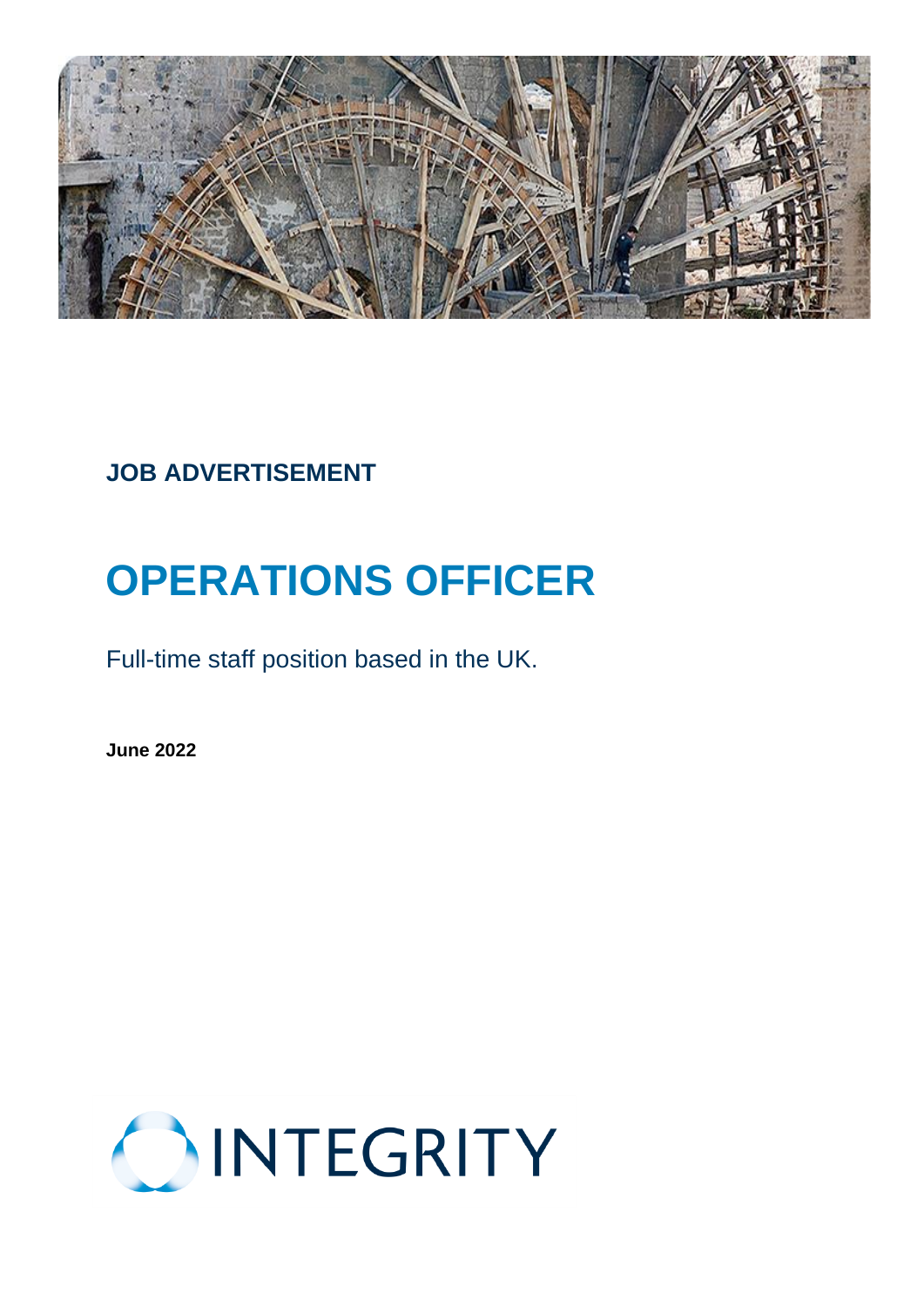

## **Introducing Integrity**

### *Integrity is an ethical consultancy and service provider working in challenging and complex environments around the globe.*

We help our clients succeed in fragile and challenging environments while building trust and understanding as the basis for transformative change. We work across all phases of the programme and project cycle, delivering eleven complementary services: monitoring, evaluation and learning **/** data and knowledge management **/** research, evidence and analysis **/** advisory **/** project management **/** communications **/** risk management **/** technical assistance **/** capability and capacity development **/** stakeholder engagement **/** grant and fund management. Our services are underpinned by the principles on which we were founded, a commitment to providing reliable information and evidence, and expert and high-quality delivery.

Headquartered in London and Washington DC, Integrity also has offices in Jordan, Kenya, and Pakistan. Our multi-national team of over 60 deliver multi-year projects, programmes and consulting assignments to a wide range of government clients, international organisations, foundations and private sector clients.

**Vision:** Integrity sets the international standard for ethically delivered, expert services in complex and challenging contexts. Our work helps create stability, accountability and prosperity.

**Mission:** Based on evidence and learning, we help clients and communities to build trust and understanding as the basis for transformative change. We do not advocate: we listen, comprehend and recommend.

**Commitment:** Integrity upholds the highest ethical standards in our service delivery, our employment of staff and our interaction with people. Through adherence to our core values, we ensure not only that our clients receive the best possible service but that we benefit the individuals and communities amongst whom we work.

Further information about Integrity can be found at **[www.integrityglobal.com.](http://www.integrityglobal.com/)**

## **Scope of Work**

The Operations Officer (OO) will be dedicated to supporting specific projects and programmes, providing operational planning, logistics and administrative support to all aspects of the project cycle (identification, proposal development, teaming, implementation and close-down) including editing and drafting of deliverables. The OO will also contribute to internal business projects and activities within the Operations team gaining experience across business functions. This role would particularly suit someone with a demonstrated proficiency in MS Excel, and an interest in Data Knowledge Management. The role will be managed by the Senior Manager, Operations based in the London office.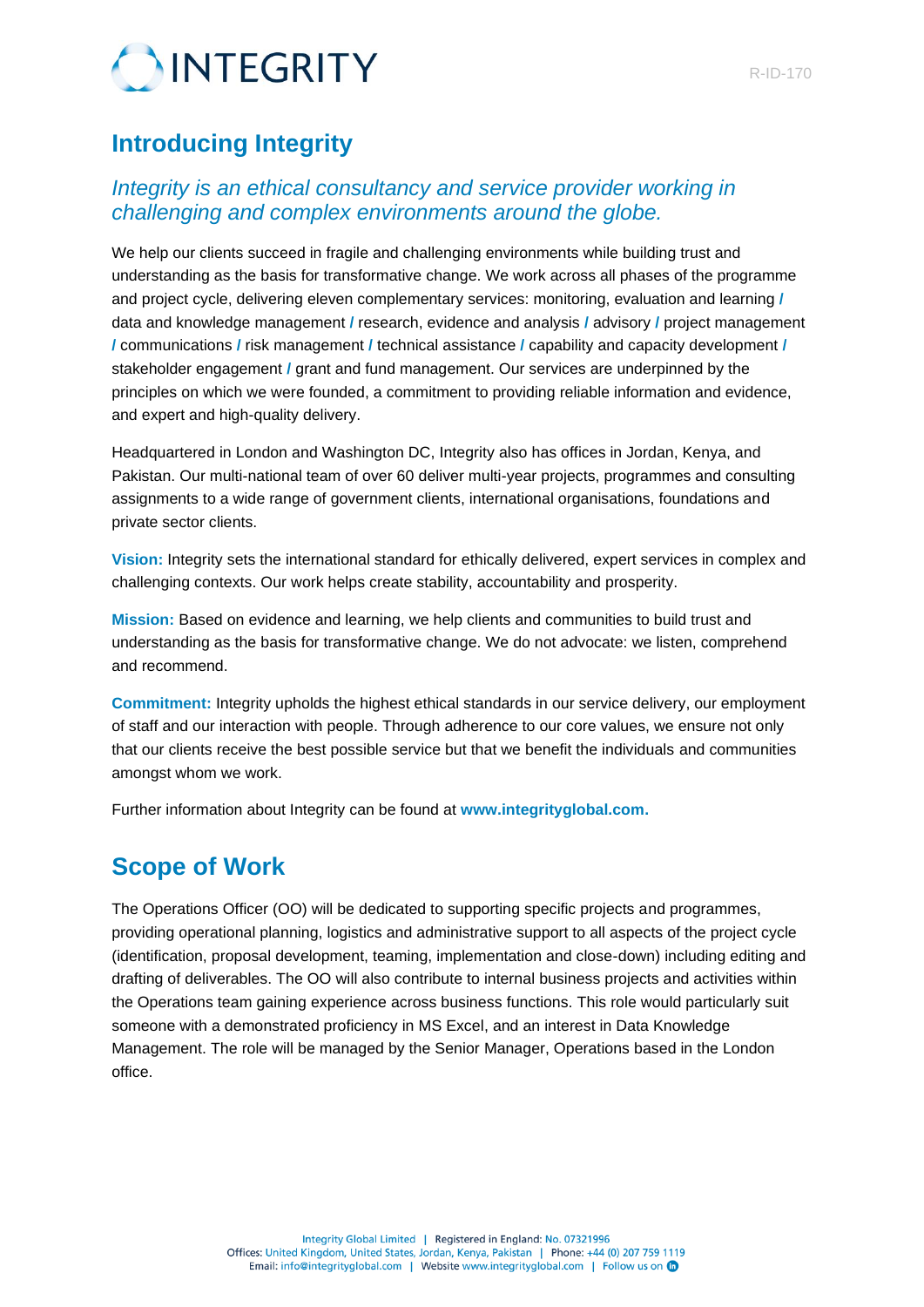

## **Terms of Reference**

#### **A. Project Delivery Support (80%)**

The Operations Officer will work principally to ensure the smooth running of a range of Integrity's projects, by providing support to all aspects of delivery. The number of projects being supported vary in number, size, technical focus, and geography. Tasks may include:

#### **Project Management Support**

- Project Planning: Maintaining a detailed overview of all planned and live project work, timelines and milestones. Coordinate plans across large and decentralised teams.
- Risk Management: Actively supporting risk management, including identification and logging of risks according to company standard operating procedures. Maintain a relevant contextual understanding of projects. Support due diligence and vetting procedures.
- Financial Management: Support the financial administration of projects, including managing invoicing processes, expenses reconciliation and budget management and reporting.

#### **Project Delivery**

- Written Deliverables: Contributing to report drafting, editing and formatting. Quality assurance of select written deliverables. Research support on specific projects.
- Meetings and Events: Supporting scheduling and logistical arrangements for engagement and major events with project stakeholders, across the projects' countries of operation.
- Knowledge Management: Maintaining project-specific and company-focused digital knowledge management platforms (Podio). Maintaining streamlined and well-organised electronic project folders on SharePoint.

#### **Team Delivery**

- Consultant Management: Manage consultant contracts, track delivery time and collate timesheets across projects. Liaise with consultants and clients to prepare and process timesheets and invoices.
- Travel Support: Ensuring the smooth deployment of staff, consultants and resources through the procurement of flights, visas, letters of entry, consultant deployment checklists, and movement of funds.
- Duty of Care: Provision of operational and duty of care support to deployed project teams, including deployment, check-ins, and recovery management.

#### **B. Operational Support (20%)**

Support the Operations team's functions and activities, including Data & Knowledge Management, security and risk management, operational support and team support:

- Play a leading role in supporting office management efforts to maintain a pleasant and professional physical working environment at the London office, Somerset House.
- Supporting the design, testing and implementation of internal projects such as new systems, processes and tools.
- Participate in the development and delivery of team and company strategy.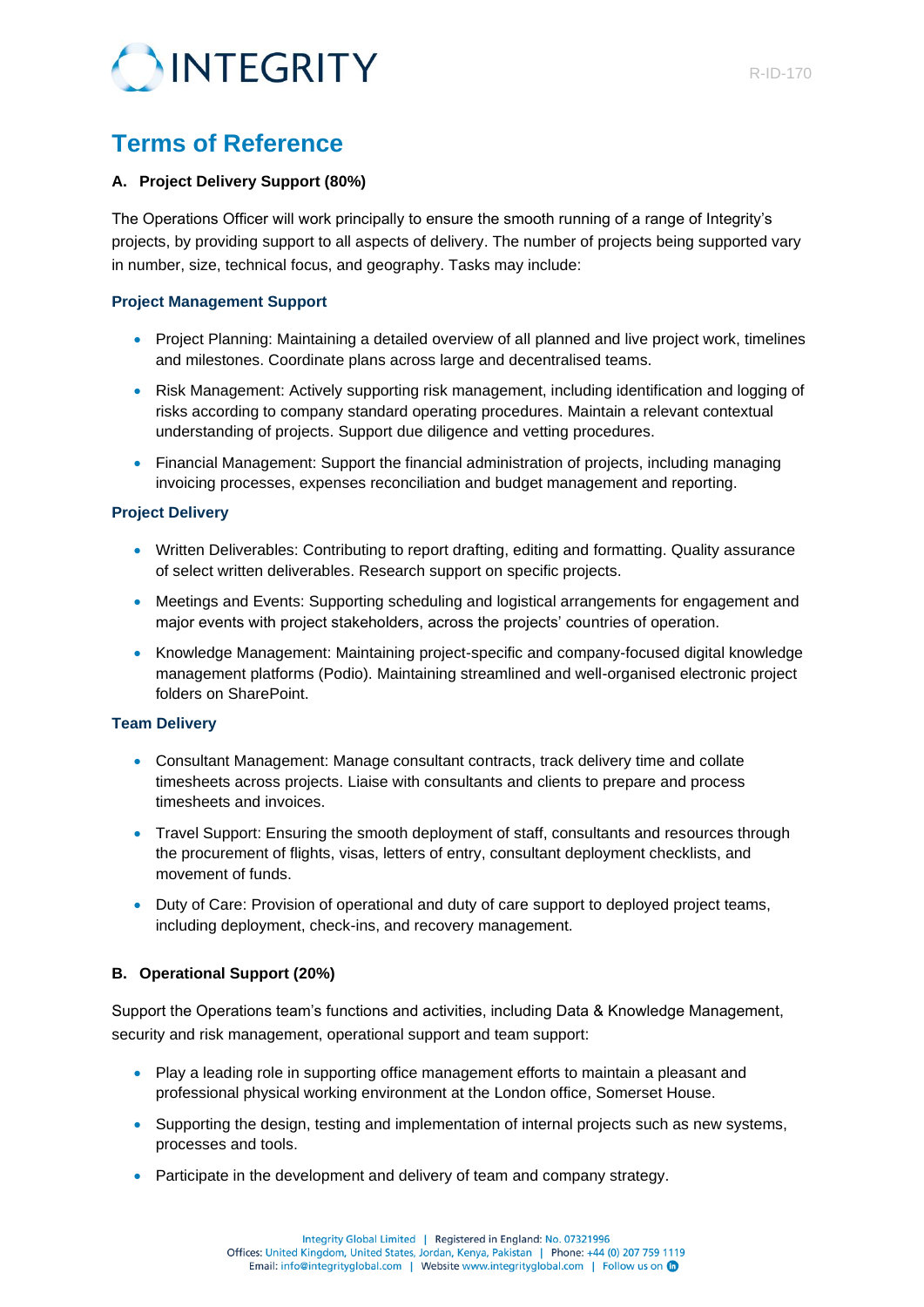

- Support infrastructure tasks such as office relocations and establishing new company offices where necessary.
- Inputting on project proposals as required, including liaison with consortium partners, background research, proposal risk matrices, drafting and budget design.
- Assisting the Business Development team with consultant selection, interviewing and relationship management.
- 5 working days dedicated to professional development activities (e.g., receiving and delivering training, attending relevant events, achieving relevant qualifications and certifications).

## **Your Experience and Expertise**

The successful candidate will:

- Have a relevant Bachelor's degree.
- Have 0-2 years' professional experience with an international organisation.
- Possess excellent verbal and written communication skills.
- Have a good working understanding Microsoft Office, with particular skills in Excel. Ability with PowerBi is desirable.
- Understand research approaches and methodologies.
- Take personal responsibility for the quality and timeliness of work and will achieve results with minimum supervision.
- Demonstrate ability to build constructive working relationships characterised by a high level of acceptance, maturity, cooperation and mutual respect.
- Be a strong team player with demonstrated ability to promote cooperation and commitment within a team to achieve goals and deliverables.
- Demonstrate ability to work under pressure and to tight deadlines.
- Maintain professional accuracy with good attention to detail.
- Adapt to changing business needs, conditions and work responsibilities.
- Earn others' trust and respect through honesty and professionalism.

#### **Languages:**

- Written and oral fluency in English, with the ability to write clear and compelling narrative.
- Written and oral fluency in French or Arabic is desirable.